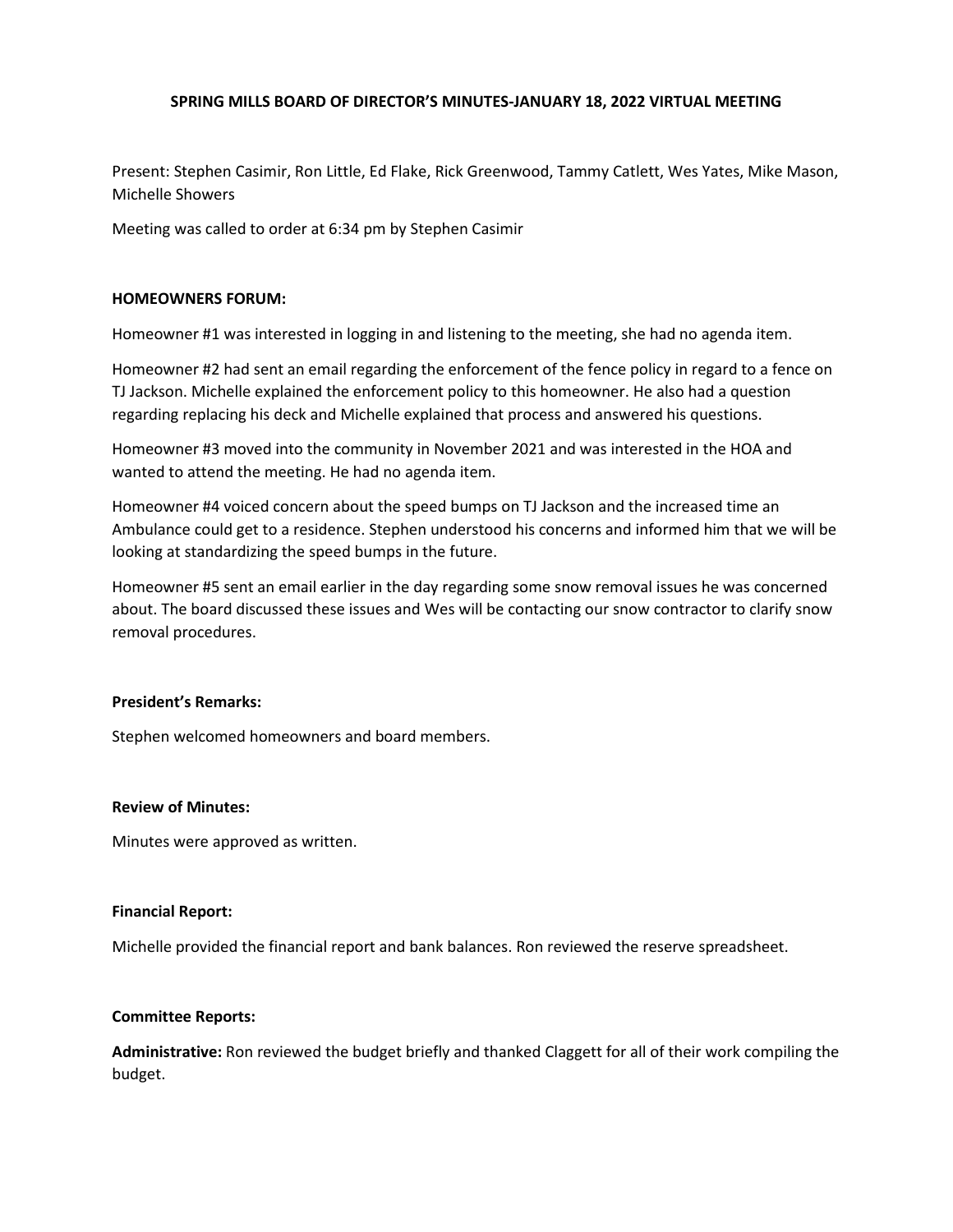Further discussion took place and Michelle asked that any further questions/concerns be brought to her attention so that the budget is ready for approval at the February meeting and then presented at the annual meeting.

### **Architectural Control Committee:**

There were no applications since the last meeting.

# **Communications:**

Rick stated there was no new business in this area.

# **Community Development:**

Rick reported there was no new business in this area. We will discuss the Easter Egg Hunt at the February or March Meeting.

# **Compliance:**

Michelle provided a Compliance Log with outstanding violations.

# **Roads and Grounds:**

Wes met with Antietam Tree and Turf to assess the trees on the common property near Radcliffe. The trees are in good shape and with trimming there should be new growth as well as privacy for the villas and townhouses. The trees on the nature trail will be assessed in late March and April.

Wes made a motion to move forward and approve the estimate from Antietam Tree and Turf to trim the trees near Radcliffe. Ed seconded the motion and the vote was unanimous.

### **Pool and Community Park:**

No news on the pool at this time. Tammy will be meeting with pool managers to discuss the purchase of new furniture.

Concerns were heard regarding the status of the tennis courts. Michelle has been reaching out to companies that service tennis courts and is getting pool results. She will continue to search for companies.

**Pending Items:**